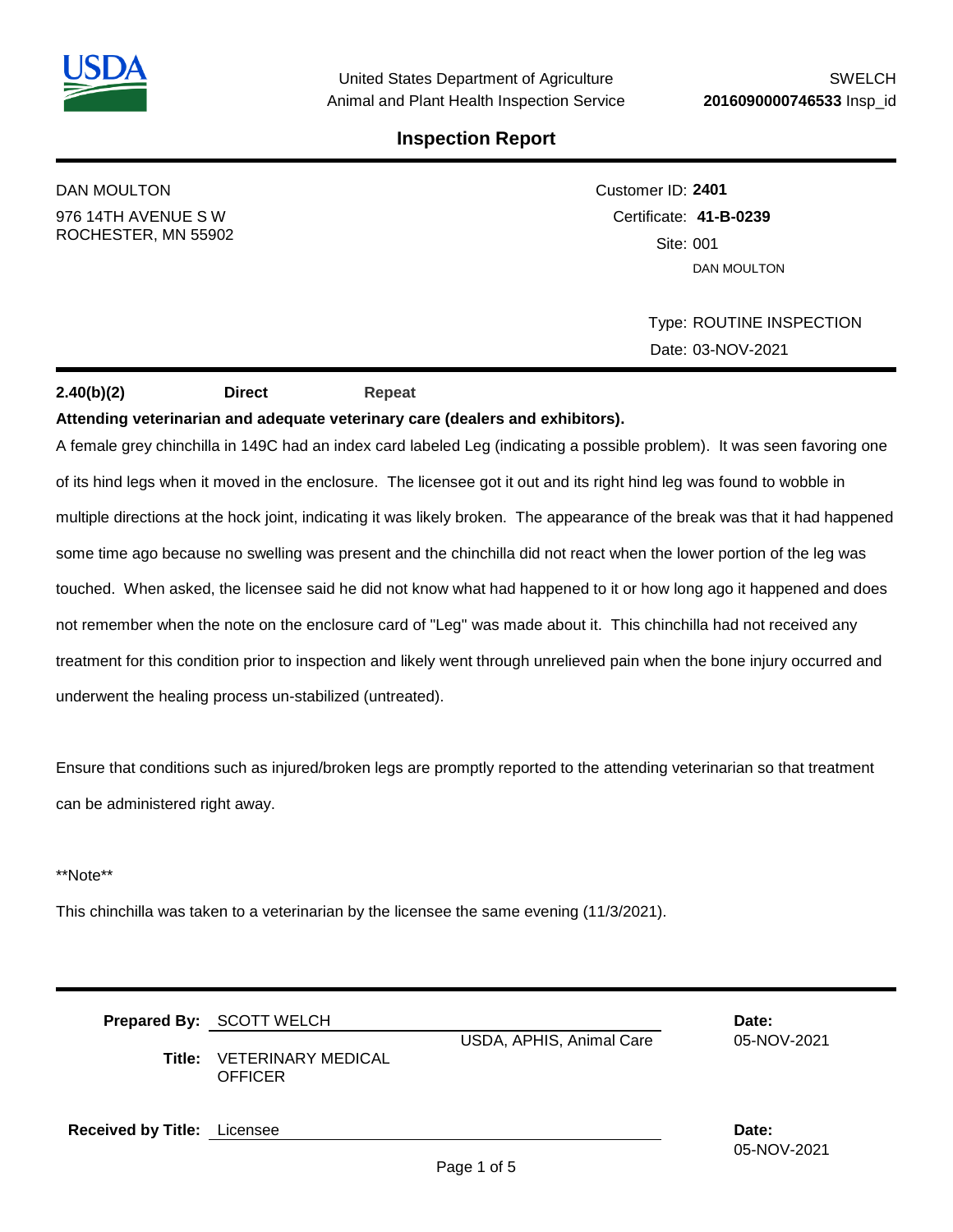## **2.40(b)(3) Direct Repeat**

#### **Attending veterinarian and adequate veterinary care (dealers and exhibitors).**

These conditions were pointed out to the licensee during inspection and were not under treatment:

A female in 106C was seen circling to her left, closer observation found both eyes were protruding more than normally seen on other chinchillas. Her left eye had an opaque area on the surface of the eyeball. Her right eyeball's surface appeared to be drier and had an area of a brown scab-like material on the center of the eyeball with some veins on the surface of the eye going to the center. These observations are indicative of a possible serious underlying condition that needs further evaluation by the attending veterinarian. Ensure that she is evaluated promptly by the attending veterinarian and treatment instructions are followed.

#### Indirect non-compliances:

A chinchilla in 165D was found to have its right eye sealed shut and when the licensee handled it, it was found to have some mild pale discharge in its eye. This animal's enclosure had not been marked for treatment prior to inspection.

A chinchilla in 21C was seen to have wet fur under its chin and chest. The licensee held it and it was found that an area under its left mandible was had a hard bump likely associated with the jawbone. This protrusion seen with the hair loss and slobbers observed could be a problem occurring in its mouth and causing discomfort and creating difficulty eating. While her body condition was found to be adequate, her mouth condition needs further evaluation by the attending veterinarian.

Four chinchillas were found to have eye problems not on the treatment plan:

Chinchilla in 33D was found to have her right eye crusted shut, some mild hair loss and when handled by the licensee

| Title:                             | Prepared By: SCOTT WELCH<br>USDA, APHIS, Animal Care<br>VETERINARY MEDICAL<br>OFFICER |  | Date:<br>05-NOV-2021 |
|------------------------------------|---------------------------------------------------------------------------------------|--|----------------------|
| <b>Received by Title:</b> Licensee |                                                                                       |  | Date:                |

05-NOV-2021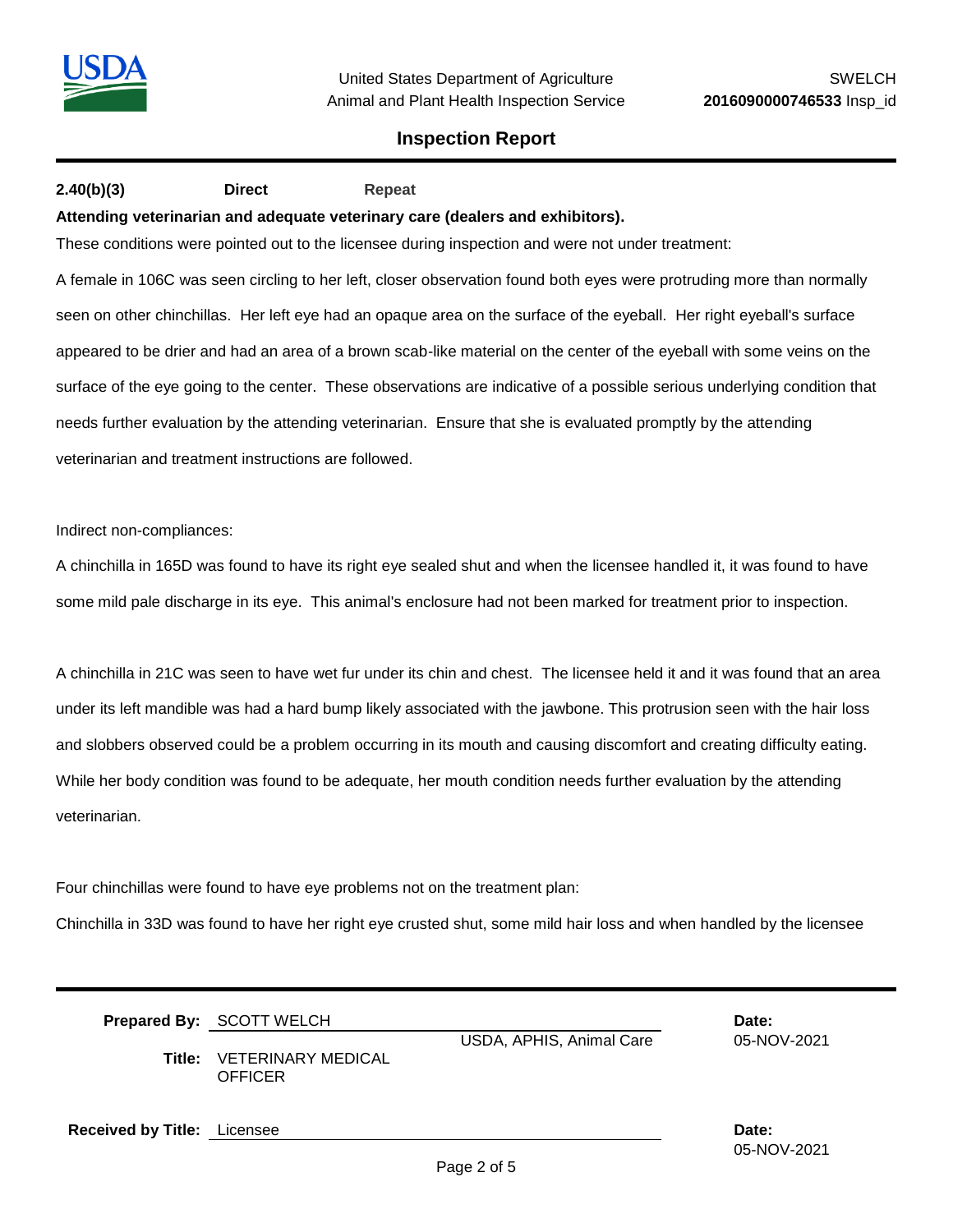

there was some pale discharge that came out and the eyeball could not be easily visualized.

A female grey (middle room, middle south row, 11 enclosures counting from the east end), cage card DOB 8-8-15; was found to have a crusted left eye, mild pale discharge with some hair loss and reddened eyelids.

A female grey (no cage card; front room, north row by the wall, 23rd enclosure from the middle door); was found to have a crusted left eye, mild pale discharge, and the left eye could not be easily visualized.

#### **3.125(a) Repeat**

#### **Facilities, general.**

At least 134 metal feeders were in disrepair during the inspection. Each of the affected feeders had rusted, sharp, and rough edges directly exposed to the animals. At least 22 enclosures contained sharp, broken, and bent wires exposed to the animals during the inspection (17B floor, 25A front wall, 41C floor, 42B floor, 58A floor, 58D floor, 55B floor, 87C wall, 88A wall, 114B wall, 11 unnumbered enclosures in the middle rows of the middle room, 1 unnumbered enclosure in the north row of the middle room). Sharp metal points and rough, rusted edges could injure the animals. Repair or place the affected feeders and enclosures.

Note: The chinchillas in the enclosures with broken wires on the floor were moved by the licensee to different enclosures during the time of inspection.

#### **3.129(b)**

#### **Feeding.**

At least 23 chinchillas' hay cubes were observed to be darkened (indicating its not fresh) and contaminated with excessive dust. Also, in the middle room, the north two rows of enclosures the wire box that holds the hay cubes (for 149 chinchillas) on top of the enclosures had an excessive amount of hair and dust on them. The darkened hay with dust and

|                                    | <b>Prepared By: SCOTT WELCH</b><br>USDA, APHIS, Animal Care<br><b>Title: VETERINARY MEDICAL</b><br><b>OFFICER</b> |  | Date:<br>05-NOV-2021 |
|------------------------------------|-------------------------------------------------------------------------------------------------------------------|--|----------------------|
| <b>Received by Title:</b> Licensee |                                                                                                                   |  | Date:                |

Page 3 of 5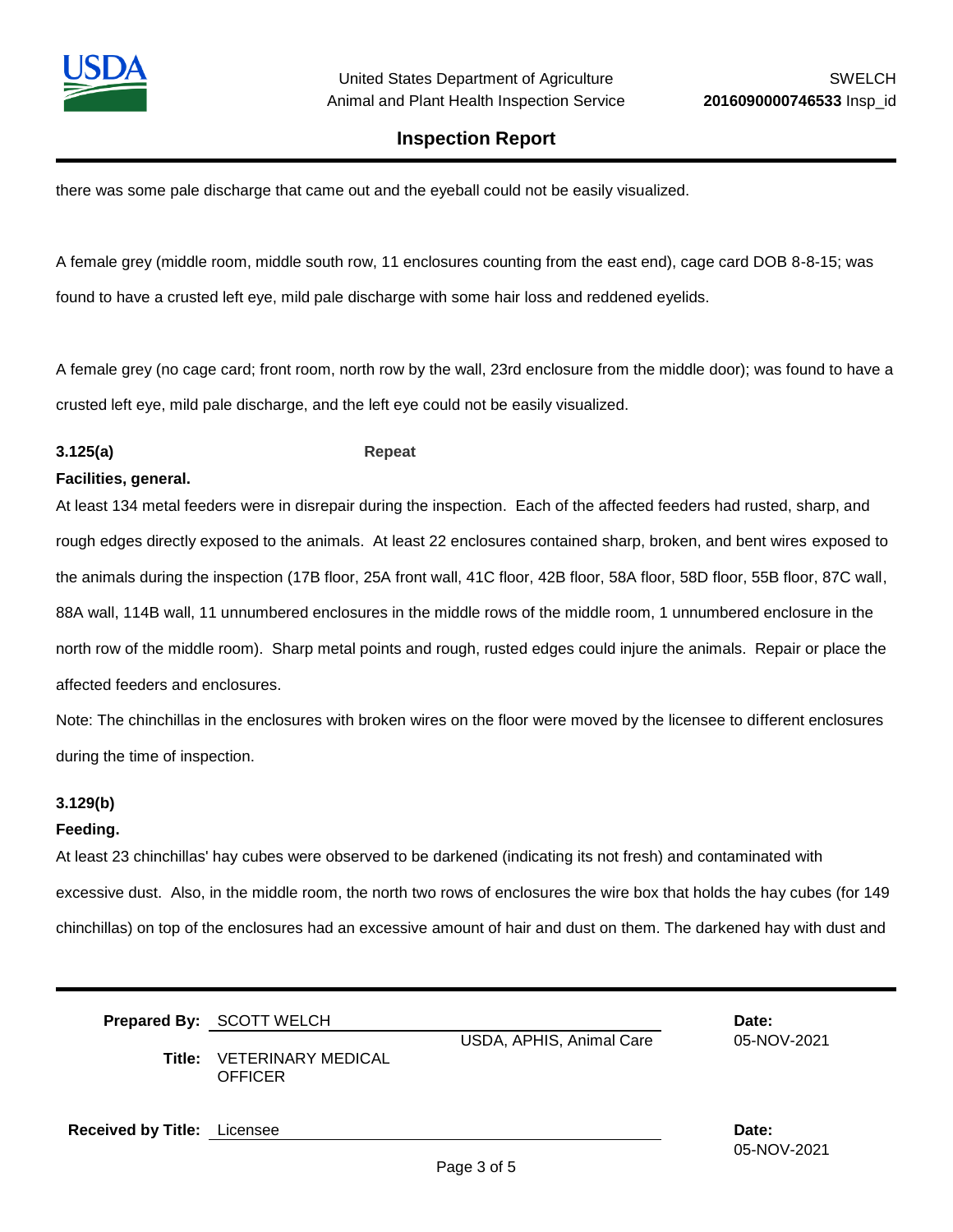

05-NOV-2021

## **Inspection Report**

feeder areas with excessive hair and dust are not minimizing contamination to this food source. Ensure measures are taken so that chinchilla's hay cubes are not contaminated and not deteriorated.

Correct by 11/18/2021.

### **3.131(c)**

#### **Sanitation.**

The watering lines, located outside of the primary enclosures, have an excessive build-up of hair, dust and dark material. This material was seen in some areas to have drops of fly-waste on it as well. The licensee said the lines are flushed weekly to clean the inside of the line, however the exterior has not been cleaned in about a month and indicated he plans to replace the lines instead of cleaning them. The excessively dusty and hair-covered water lines create unsanitary conditions that germs (disease hazards) can reproduce on. Ensure the outsides of the water lines are kept clean.

Correct by 11/18/2021.

#### **3.132 Direct**

#### **Employees.**

The facility is behind on maintenance items, metal feeders in disrepair (134), enclosures with broken, bent, and sharp points in disrepair (22), Twenty three animals didn't have access to wholesome and palatable food as their hay cubes were discolored grey and dusty, the facility didn't identify 6 veterinary care issues, the facility didn't contact the veterinarian regarding a broken leg, and the outside of the water lines has excessive accumulations of fur and need to be cleaned. Daily observations of each animal for health conditions are not done by other people if the licensee is not available. Other than a family member or employee from another business that reportedly help with feeding and watering at times, the licensee is the only person that is responsible and does the husbandry practices such as daily observations,

|                                    | Prepared By: SCOTT WELCH<br>USDA, APHIS, Animal Care<br><b>Title: VETERINARY MEDICAL</b> |  | Date:<br>05-NOV-2021 |
|------------------------------------|------------------------------------------------------------------------------------------|--|----------------------|
|                                    | <b>OFFICER</b>                                                                           |  |                      |
| <b>Received by Title:</b> Licensee |                                                                                          |  | Date:                |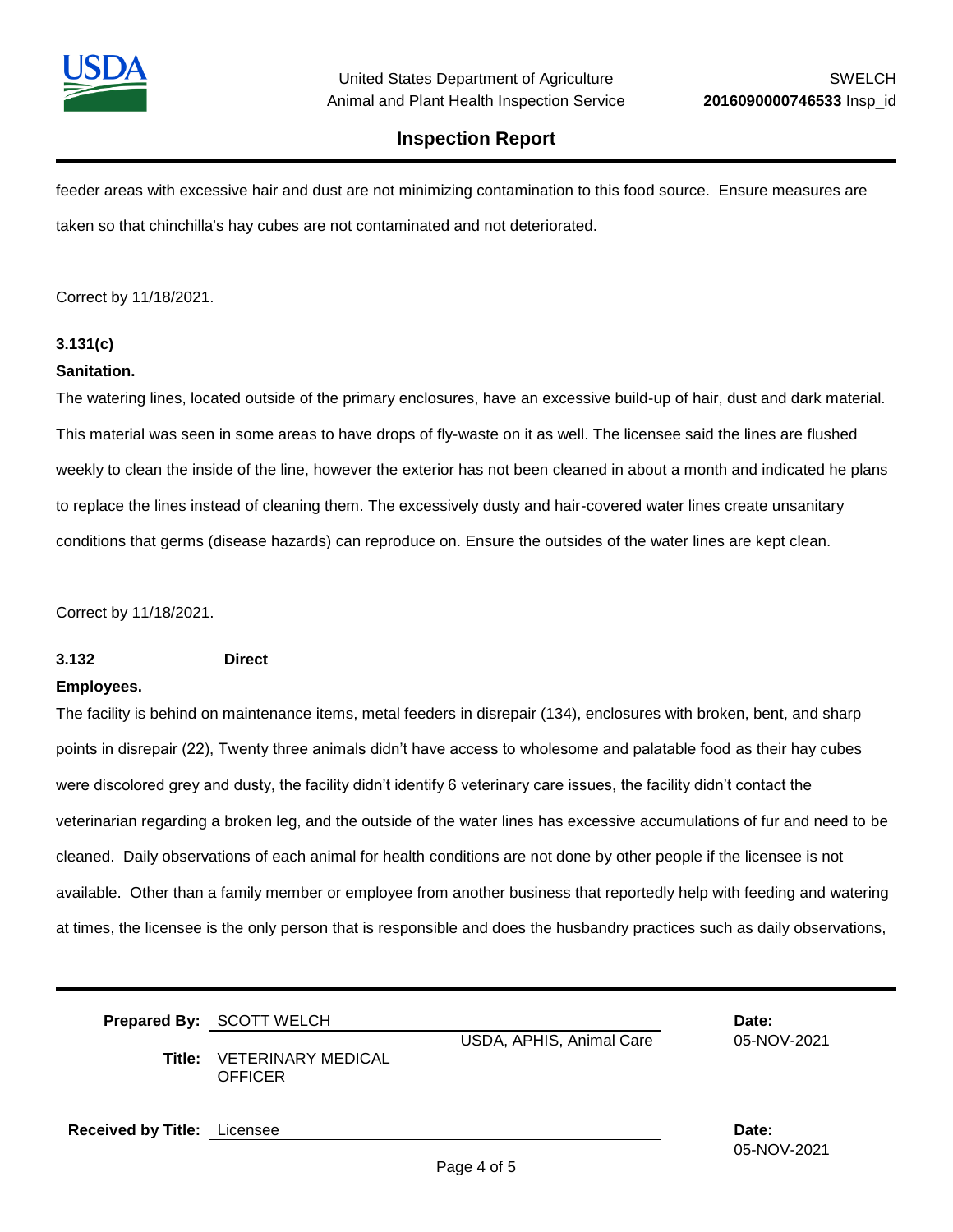

cleaning, enclosure repair. Per the licensee, he is also involved in running other businesses which detract from time available for the chinchilla facility. The non-compliances demonstrate that there is not a sufficient amount of adequately trained employees in place to maintain an acceptable level of husbandry practices for the amount of animals at the facility. Ensure that a sufficient number of adequately trained employees are in place to maintain the professionally acceptable level of husbandry practices required by the Animal Welfare Act.

Correct by 11/12/2021.

This inspection was conducted with the license and his employee. The exit interview was conducted with the licensee.

Additional Inspectors:

CHAD MOORE, ANIMAL CARE INSPECTOR

|                                    | <b>Prepared By: SCOTT WELCH</b>      |                          | Date:       |
|------------------------------------|--------------------------------------|--------------------------|-------------|
| Title:                             | VETERINARY MEDICAL<br><b>OFFICER</b> | USDA, APHIS, Animal Care | 05-NOV-2021 |
| <b>Received by Title:</b> Licensee |                                      |                          | Date:       |